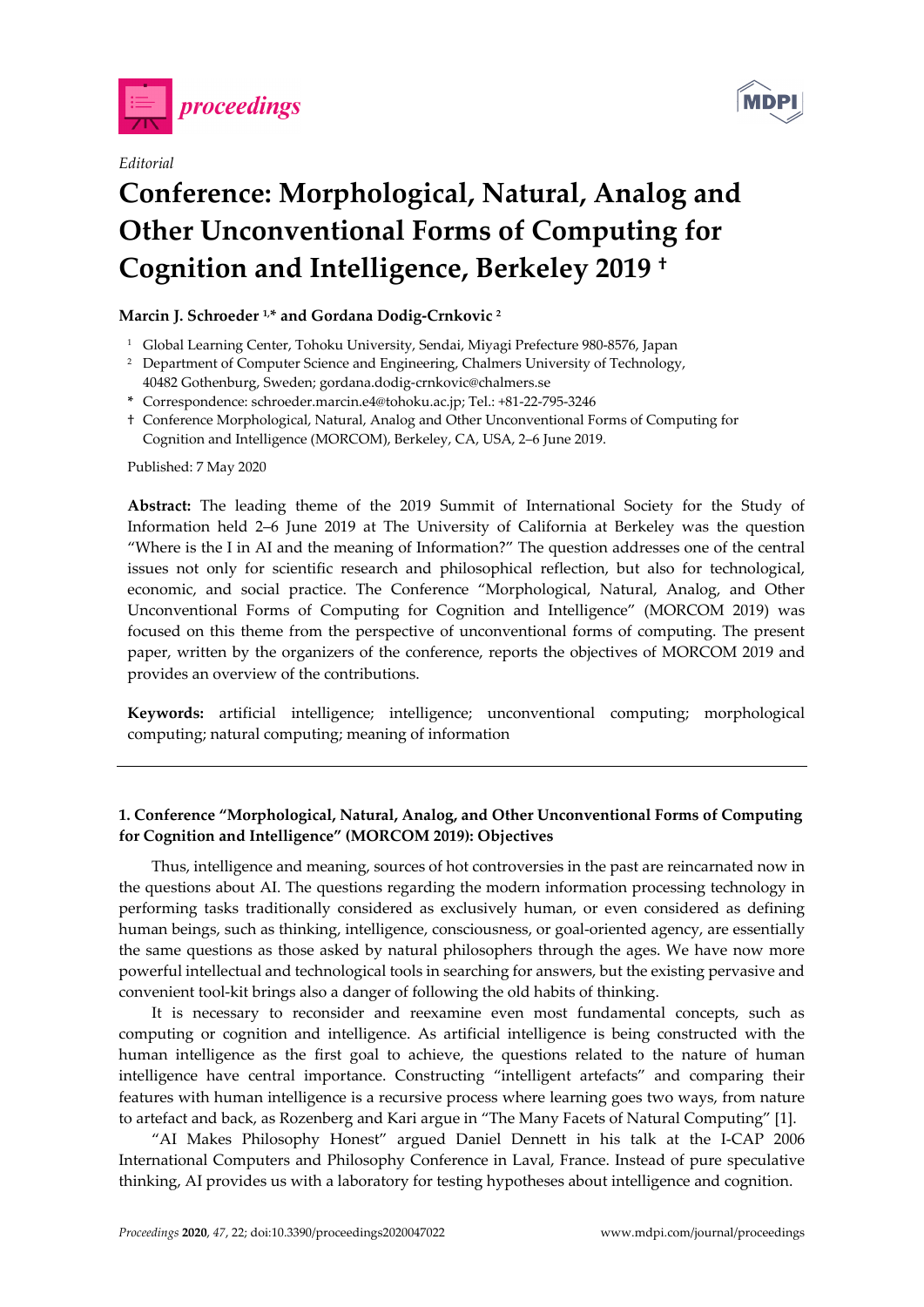There are examples of novel studies, for instance, of morphological computing and embodied cognition, that succeed in escaping the inertia of thinking habits and question conventional theoretical and practical models.

The Conference MORCOM 2019 was not the first gathering of researchers and philosophers devoted to the discussion of the role of unconventional forms of computing in understanding natural and modelling artificial intelligence. Unconventional computing was proposed as a solution for overcoming the limitations which in the conventional form of computation were sources of objections to the intelligence of AI systems. There was a similar event on this subject at the IS4SI Summit 2017 in Gothenburg, Symposium on Morphological Computing and Cognitive Agency, [2]. It was followed by the event in 2018, Morphological and Embodied Computing Symposium on theory and applications [3], attended by philosophers, theoreticians and practitioners from several related fields

Each of the past gatherings was a step forward to better understanding of the alternative ways of computing in the context of their potential contributions to understanding of natural cognition and intelligence as well as to the design of cognitive intelligent artefacts.

MORCOM 2019 brought together perspectives on morphological, physical, natural, analog and embodied cognitive computation and other forms of unconventional conceptualization of computing, cognition and intelligence. We, as organizers, encouraged open and constructive debate on the perceived differences in the various perspectives on constructivist and computationalist accounts of the dynamics of information in its natural and artefactual realizations. Contributed presentations gave very diverse perspectives on the relevant subjects.

It is difficult to report or summarize multiple, more or less formal, discussions which followed the presentations and also were carried out at subsequent informal events. In the following, a very brief account of the subjects of presented works can give a basic idea about the MORCOM Conference and its contributions.

## **2. Conference "Morphological, Natural, Analog, and Other Unconventional Forms of Computing for Cognition and Intelligence" (MORCOM 2019): Contributions**

Todd Hylton's keynote lecture "Thermodynamic Computing: An Intellectual and Technological Frontier" of MORCOM 2019 and of the entire Summit 2019 addressed one of the crucial differences between the structure of the brain and the structure of artificial neural networks. While traditional embodiment of artificial neural networks has static and passive architecture where the network learning is entirely controlled by the iterated external input, we know that the neural network in the human brain is a self-organized system in which this self-organization is an active foundation of learning.

Hylton's approach is based on a self-organized artificial neural network utilizing self-organization of minuscule conductor particles floating in viscous insulating liquid under the influence of an external electric field. It is critical for this process that the external electric field is not determining the structure developed by the particles, but it is rather a stimulating agent for self-organization. This approach is a revolutionary development towards future technologies utilizing self-organized systems for intelligent technologies, based on mechanisms similar to those in living beings.

There were two submissions to MORCOM 2019 in the broadly understood direction of the study of embodiment of unconventional computing which, unfortunately, could not be presented in their entire extent at the conference due to logistic obstacles preventing attendance of the contributors at the summit. Yet the works, summarized in extended and informative abstracts, generated interest and discussion among the participants. One of them, of the authorship of Ricardo Q. Figueroa, Genaro J. Martinez, Andrew Adamatzky and Luz N. Oliva-Moreno, entitled "Robots Simulating Turing Machines" addressed one of the classical subjects of computer science considering machines simulating machines, but in the context of unconventional computing and with the focus on embodiment.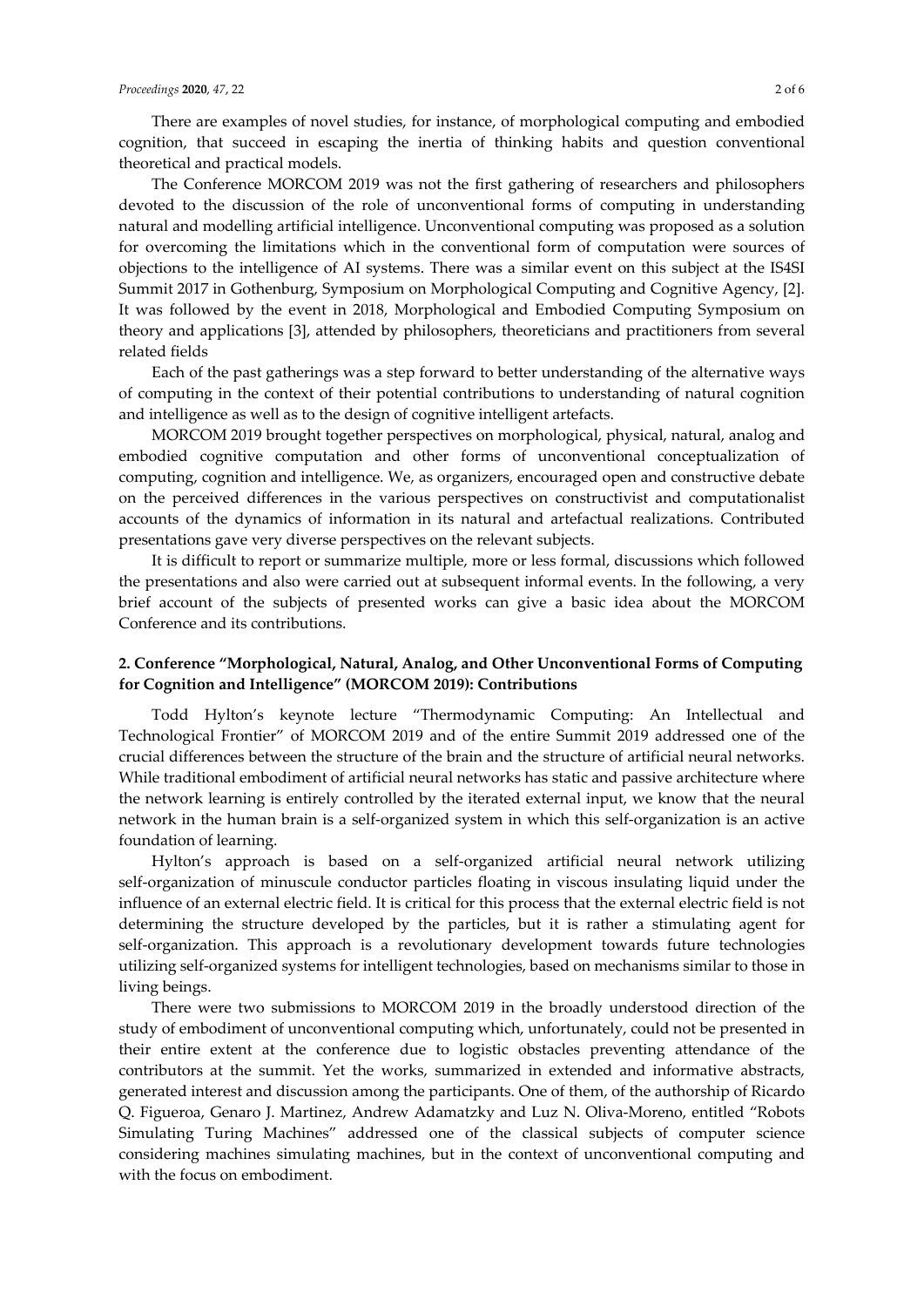The other work contributing to the conference with the subject for discussion rather than reporting of the results entitled "Propagation of Patterns in Non-linear Media as a Paradigm of Unconventional Computers" was authored by Genaro J. Martinez, Andrew Adamatzky, Ricardo Q. Figueroa and Dmitr A. Zaitsev. Cellular automata are classic models to design unconventional computing in several ways. In their work, the authors adopt an analogy between precipitating chemical, physical or biological media and semi-totalistic binary two-dimensional cellular automata. In this analogy, the patterns, originating from different sources of perturbations, propagating in a precipitating chemical, physical or biological medium, compete for the space. They sub-divide the medium onto the regions unique for an initial configuration of disturbances. This sub-division can be expressed in terms of computation. The work of Martinez et al. demonstrates how to implement basic logic and arithmetical operations (its computability) by patterns propagating in geometrically constrained cellular automata medium. This opens the way to design and to implement computation in a very wide range of physical and chemical media.

The Skype presentation by Hector Zenil "Towards Demystifying Shannon Entropy, Lossless Compression, and Approaches to Statistical Machine Learning" presents a critical analysis of the current approaches of machine and deep learning based on traditional statistics and information theory, showing that they fail to capture fundamental properties of our world and are ill-equipped to deal with high-level functions such as inference, abstraction, and understanding.

In contrast, Zenil explored recent attempts to combine symbolic and sub-symbolic/differentiable computation in a form of unconventional hybrid computation that is more powerful and may eventually display and grasp these higher level elements of human intelligence. In particular, he introduced the field of Algorithmic Information Dynamics and that of Algorithmic Machine Intelligence based on the theories of computability and algorithmic probability, and demonstrated how these approaches promise to shed light on the weaknesses of current AI (especially Deep Learning, which also Joshua Bengio agrees with) and how to attempt to circumvent some of their limitations.

Vincent C. Müller, in his Skype presentation "Morphological Computation and the Discussion about Whether Computation Involves Meaningful Symbols" referred to the discussion about morphological computation and about whether computation involves meaningful symbols, rather than merely syntactic operations. He described his position that computation, as it is traditionally understood, is essentially syntactic algorithmic processing (as the Church-Turing thesis claimed) done by humans with machines. However, there are other, unconventional and very fruitful and plausible notions of computing, for instance, those engaging morphology. Thus, Müller stated that the question about the possibility of computing involving meaning requires scrutiny. What kind of question is this? Do we expect a discovery to find out the truth, or can we slice the world in several plausible ways? Is this essentially the same question as about the philosophical positions of realism and anti-realism applied to computing?

Rao Mikkilineni presented his work with Mark Burgin and Eugene Eberbach "Processing Information in the Clouds" which expressed the view that the way to Higher-Order AI, i.e., to the design of actual intelligent artefacts, leads in the direction of cloud computing as a means to overcome limitations of localization of computational process in the system embodying computation.

In the presentation of his work with Mark Burgin "Structural Machines as Unconventional Knowledge Processors" Rao Mikkilineni involved the concept of knowledge and knowledge processing to describe some new form of unconventional computing understood as knowledge processing, distinguished from information processing. Mikkilineni and Burgin used analogy to demonstrate their view of knowledge as a concept of higher complexity than information: knowledge contains information as matter contains energy. Since knowledge may require very complex structures which are not necessarily linear, while conventional computing machines and automata are typically sequential processing of information, processing of knowledge requires higher forms of computing.

Rao Mikkilineni presented his individual work on a similar subject "Information Processing, Information Networking, Cognitive Apparatuses and Sentient Software Systems" in which he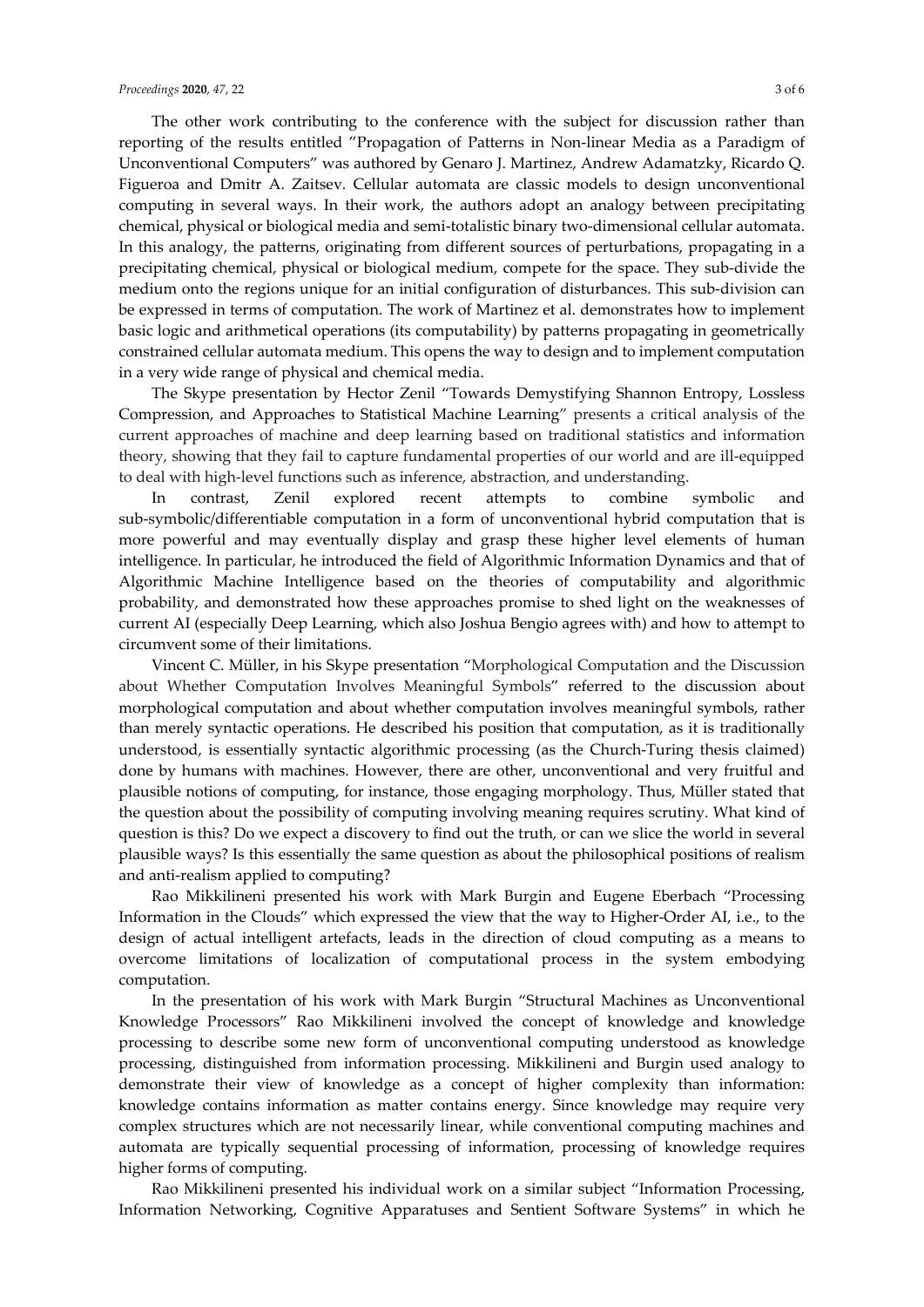#### *Proceedings* **<b>2020**, 47, 22 4 of 6

presented a new information processing architecture that enables "digital genes" and "digital neurons" with cognizing agent architecture to design and implement sentient, resilient and intelligent systems in the digital world. His approach was motivated by the recognition of the fact that computing processes, message communication networks and cognitive apparatuses are the building blocks of living sentient beings. Genes and neural networks provide complementary information processing models that enable execution of mechanisms dealing with "life" using physical, chemical and biological processes. Cognizing agent architecture (mind) provides the orchestration of body and the brain to manage the "life" processes to deal with fluctuations and maintain survival and sustenance.

Mikkilineni's presentations belonged to the more theoretical direction of the MORCOM Conference. Another highly theoretical work "Processing Information by Symmetric Inductive Machines" presented by Mark Burgin, was devoted to analysis of the model of computation introduced in 2013 by Marcin J. Schroeder as Symmetric Turing Machines or S-machines. In this model, one-way action of the head (processor) on the tape (memory) is replaced by interaction between two essentially equivalent components of the machine.

Automata that perform transformations with their programs, such as reflexive Turing machines, were explored by Burgin in 1992. It was proved that these machines have the same computing power as Turing machines but could be much more efficient.

Using a technique similar to the one employed in the past, it is possible to prove that functioning of a symmetric Turing machine can be simulated by a conventional Turing machine with two tapes and two heads. It means that symmetric Turing machines have the same computing power as Turing machines. At the same time, it is also possible to prove that symmetric Turing machines can be much more efficient than Turing machines.

To achieve higher computing power, Burgin introduced and initiated study of inductive symmetric machines, which further develop the structure and possibilities of inductive Turing machines allowing to model natural computations in various situations.

In the discussion after the presentation, Schroeder pointed out that the equivalence of the symmetric Turing machine with two heads and two tapes assumes that the dynamics of interaction is described by a computable function, which his original model did not assume. Thus, consideration of the symmetric Turing machine with non-computable dynamics of interaction re-opens the question about its computational power. Schroeder admitted that, at present, his example of such a model is rather artificial, but it demonstrates a possible direction of further research alternative to Burgin's inductive symmetric machine.

Lorenzo Magnani, in his presentation "Disseminated Computation, Cognitive Domestication of New Ignorant Substrates, and Overcomputationalization" presented "eco-cognitive computationalism" understood as a study of computation in context, following some of the main tenets advanced by the recent cognitive science views on embodied, situated, and distributed cognition.

In this eco-cognitive perspective, Magnani analyzed the recent attention in computer science devoted to the importance of cognitive domestication of new substrates, such as in the case of morphological computation. This new perspective shows how the computational domestication of ignorant substrates can originate new unconventional cognitive embodiments, which expand the processes of computationalization already occurring in our societies.

Magnani also introduced and discussed the concept of overcomputationalism, as intertwined with the traditional concepts of pancognitivism, paniformationalism, and pancomputationalism, seeing them in a more naturalized intellectual disposition, appropriate to the aim of bypassing ontological or metaphysical overstatements.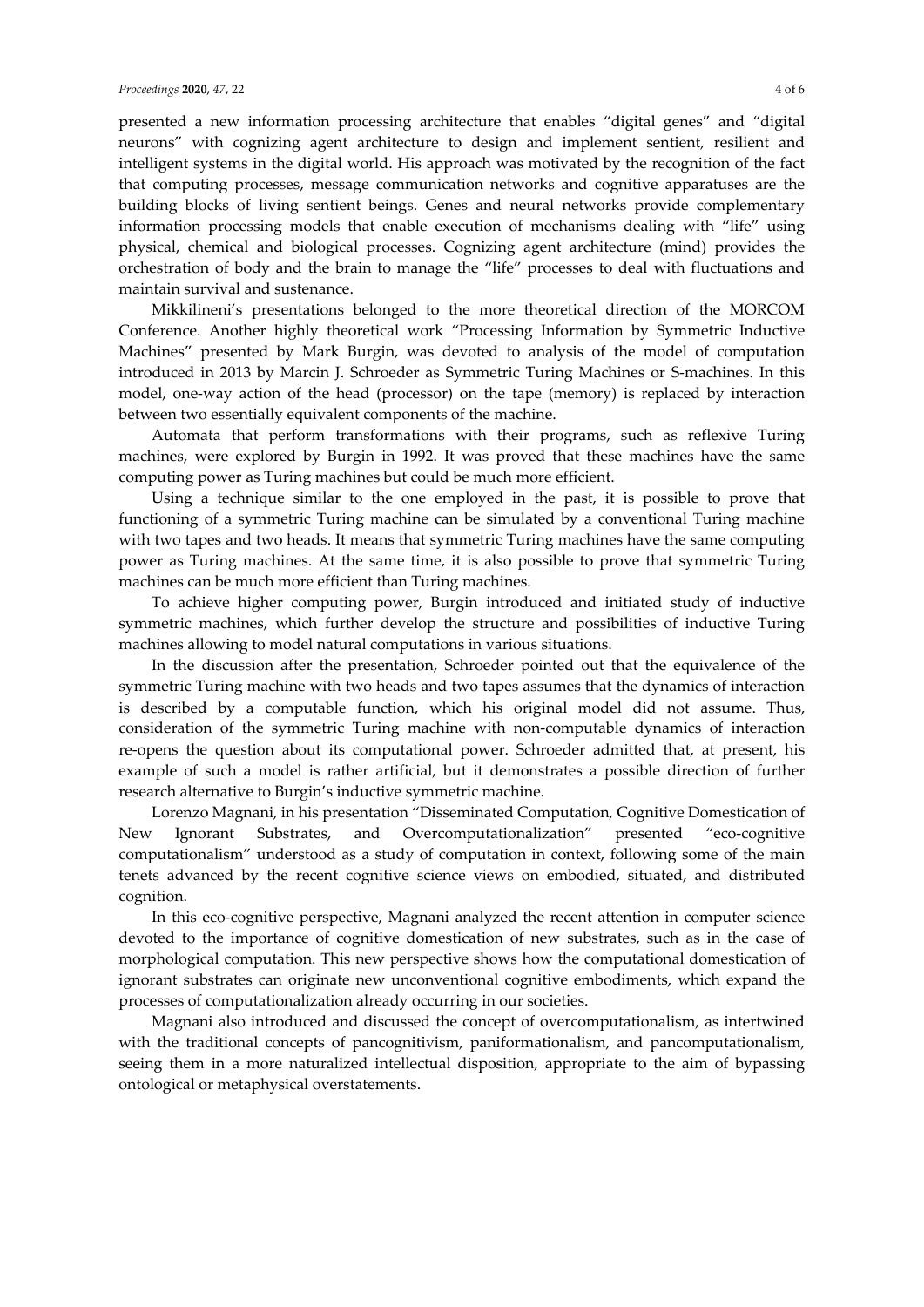#### *Proceedings* **2020**, *47*, 22 5 of 6

What he called overcomputationalization refers to the presence of too many entities and artefacts that carry computational tasks and powers. Overcomputationalization (1) often promotes a plenty of possible unresolvable disorganizational consequences, and (2) tends to favor philosophical reflections that depict an oversimplified vision of the world. Moreover, it tends to generate too many cognitive constraints and limitations, which lead to a weakening of human creative (abductive) cognitive activities, as he has illustrated in the last chapter of his recent book *The Abductive Structure of Scientific Creativity* (2017), and, because of the excess of redundant cognitive/informational features attributed to entities (features often exogenous to the original functions of them), it tends to prevent human intellectual freedom to benefit from that cognitive simplification that is characteristic of the absence of informational overloads.

A presentation by Gordana Dodig-Crnkovic "Morphological, Natural, Analog and Other Unconventional Forms of Computing for Cognition and Intelligence" provided a comprehensive review of the subject of MORCOM 2019; starting from the frequently asked fundamental questions: What is the relationship between Cognition and Intelligence? How does cognitive computing relate to AI? What is the difference between Natural, Analog and Morphological computing?

Dodig-Crnkovic demonstrated the need for establishing an appropriate conceptual framework in order to attempt providing answers, as at the moment, there is a huge variety of use of those terms that causes confusion. For this purpose, in her presentation, she elaborated on the taxonomy of computing originally developed in collaboration with Mark Burgin, and extended it by some recent work on cognition as information processing.

The thesis of Dodig-Crnkovic is that nonconventional (morphological) computation provides a good basis for both new and effective ways of computation that are energetically much more favorable than the ones we currently use, and for modelling of information processing in living organisms, thus intelligence and cognition involving meaning. It is equally well suited for modelling of natural as well as artificial intelligence.

Marcin J. Schroeder's presentation, "Intelligent Computing: Oxymoron?" was intended as the direct answer to the leading question of the Summit. Schroeder admitted that the denial of intelligence and capacity to understand meaning to computing machines requires prior definitions of the two concepts infamous for escaping all attempts of conceptualization. Thus, in the absence of such a commonly accepted conceptual framework, every claim attributing or denying intelligence and capacity to understand meaning to computing machines is more an invitation to further discussion than a final answer to the question. On the other hand, there are some characteristics of intelligence and meaning which are not sufficient, but necessary conditions for computing machines to be qualified as intelligent and as capable of understanding meaning.

For instance, it is difficult to expect that any entity (human or artificial) lacking the ability to reduce or eliminate complexity can be considered intelligent. Yet it can be demonstrated that a computing machine in the present model of computation is devoid of this capacity. This, of course, does not mean that computing systems with alternative forms of computation cannot be intelligent.

In conclusion, the Conference on Morphological, Natural, Analog and Other Unconventional Forms of Computing for Cognition and Intelligence at IS4SI summit in Berkeley 2019, provided plenty of stimulating insights into the field of unconventional and morphological computing pointing towards the answers to the central question of the Summit: agency and meaning of information in artefactually intelligent systems.

**Funding:** This research received no external funding.

**Conflicts of Interest:** The authors declare no conflict of interest.